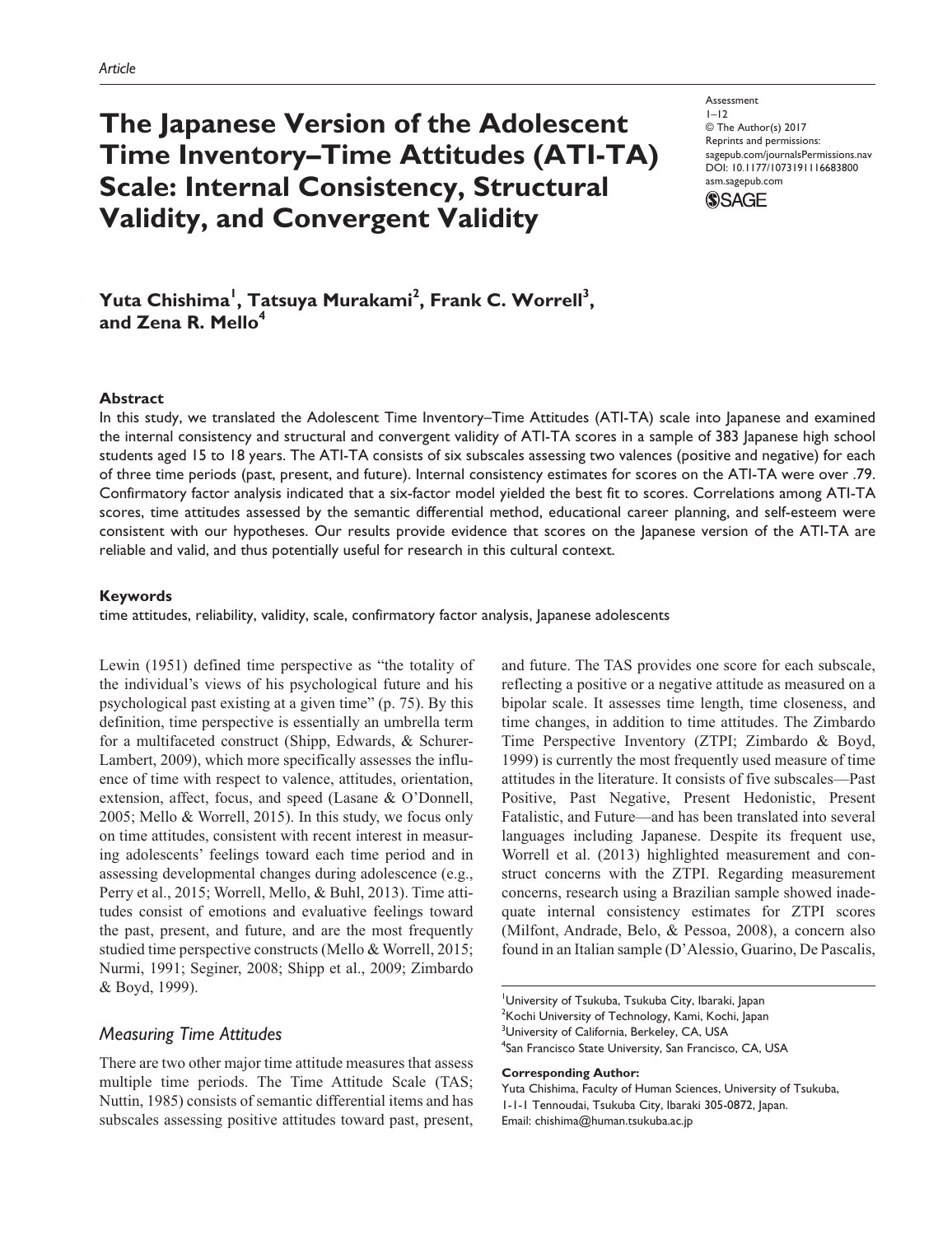& Zimbardo, 2003). Structural validity support for ZPTI scores from several confirmatory factor analyses (e.g., Milfont et al., 2008; Shimojima, Sato, & Ochi, 2012; Worrell & Mello, 2007; Zimbardo & Boyd, 1999) has been variable and inconsistent.

With respect to construct concerns of ZPTI scores, Worrell and Mello (2007) argued that there may be issues with the time constructs assessed by ZPTI subscales. As the names of the Present Hedonistic and Present Fatalistic subscales suggest, these subscales assess constructs such as risk taking and pessimism, respectively, in addition to attitudes toward the present. This mixture of constructs is reflected in convergent and structural validity analyses of ZPTI scores. For example, Worrell and Mello (2007) found that ZPTI future items split into factors labeled future and future planning, and that the structure of ZTPI scores was only partially supported in an adolescent sample. They also reported that ZPTI scores had low correlations with scores on other time-related constructs.

#### *Time Attitudes in Adolescence*

Adolescence is a particularly important period in which to investigate time perspective, given the developmental changes that occur at this age (Mello & Worrell, 2015; Nurmi, 1991, 2005). Aspects of cognitive development suggest that adolescence is an important period in the development of time perspective. Research on cognitive abilities indicates that adolescents are capable of abstract and hypothetical thought (Piaget, 1955); these abilities enable the consideration of time perspective. Abstract thinking is necessary to simultaneously consider the past, present, and future and for the individual to place themselves hypothetically in various time periods of their life. By the concreteoperations stage and the formal-operations stage, most individuals have a reasonably well-developed sense of the future and basic planning skills, although these skills develop further during adolescence (Nurmi, 1991) and continue to do so until the early 20s (Dreher & Gerter, 1987). Erikson (1968) also indicated that adolescence is the crucial developmental period in which individuals form their identity. He described identity formation as the primary developmental task of adolescence, whereby identity is achieved through the integration of one's past, present, and future selves. Although time attitudes may be studied across the life span, the developmental qualities of adolescence make this age group especially appropriate to examine this topic.

Moreover, researchers have found that time attitudes have correlations with adaptive and maladaptive functioning in samples of adolescents. Positive time attitudes have meaningful associations with academic achievement (Adelabu, 2007; Wyman, Cowen, Work, & Kerley, 1993), educational outcomes (Andretta, Worrell, & Mello, 2014), psychological well-being (Andretta et al., 2014; Seginer,

2008; Worrell & Mello, 2009), self-efficacy (McKay, Percy, Cole, Worrell, & Andretta, 2016), career decisions (Ferrari, Nota, & Soresi, 2010), relational styles and engagement (Molinari, Speltini, Passini, & Carelli, 2016), and negative time attitudes have statistically and practically significant positive associations with perceived stress (Andretta et al., 2014), risky behavior (Laghi, Baiocco, D'Alessio, & Gurrieri, 2009; Laghi, Liga, Baumgartner, & Baiocco, 2012), and alcohol use in early adolescence (McKay et al., 2016). Consequently, it is important to be able to measure the time attitudes of adolescents robustly so that these topics may be examined in this age group specifically.

# *The Adolescent Time Inventory–Time Attitudes Scale*

One of the more promising measures of time attitudes in terms of score reliability and validity is the Adolescent Time Inventory–Time Attitudes Scale (ATI-TA; Mello & Worrell, 2007; Worrell et al., 2013). This 30-item scale assesses both negative and positive attitudes toward the past, present, and future. ATI-TA scores have been examined in adolescent samples in the United States (Andretta et al., 2014; Andretta, Worrell, Mello, Dixson, & Baik, 2013; Worrell et al., 2013), Germany (Buhl & Linder, 2009; Worrell et al., 2013), New Zealand (Alansari, Worrell, Rubie-Davies, & Webber, 2013), and the United Kingdom (McKay, Cole, Percy, Worrell, & Mello, 2015). Internal consistency estimates for the subscale scores based on the alpha coefficient have almost always exceeded .70, with omega estimates being even higher. Moreover, structural validity analyses have supported the theorized six-factor structure in all four national contexts.

Furthermore, although originally developed for and validated in adolescent samples, ATI-TA scores have recently been validated in adult samples. Mello et al. (2016) provided the field with psychometric evidence that the ATI-TA can be appropriately employed across adulthood in a crosssectional study of early, middle, and older adults, with ages ranging from 18 to 85 years. They noted that a measure which yields valid and reliable scores for adolescents and adults will enable researchers to conduct cross-sectional and longitudinal studies that illustrate how time perspective changes in relation to age.

In terms of convergent validity, Worrell and Mello (2009) reported strong relationships between scores on the future-oriented subscales of the ATI-TA and other futurerelated variables, such as hope, optimism, and perceived life changes. McKay et al. (2015) found moderate correlations between ATI-TA scores and scores assessing academic, social, and emotional self-efficacy. Andretta et al. (2014) also found that ATI-TA scores had moderate correlations with self-esteem (|.36| to |.46|) and modest to moderate correlations with perceived stress (|.23| to |56|). Importantly,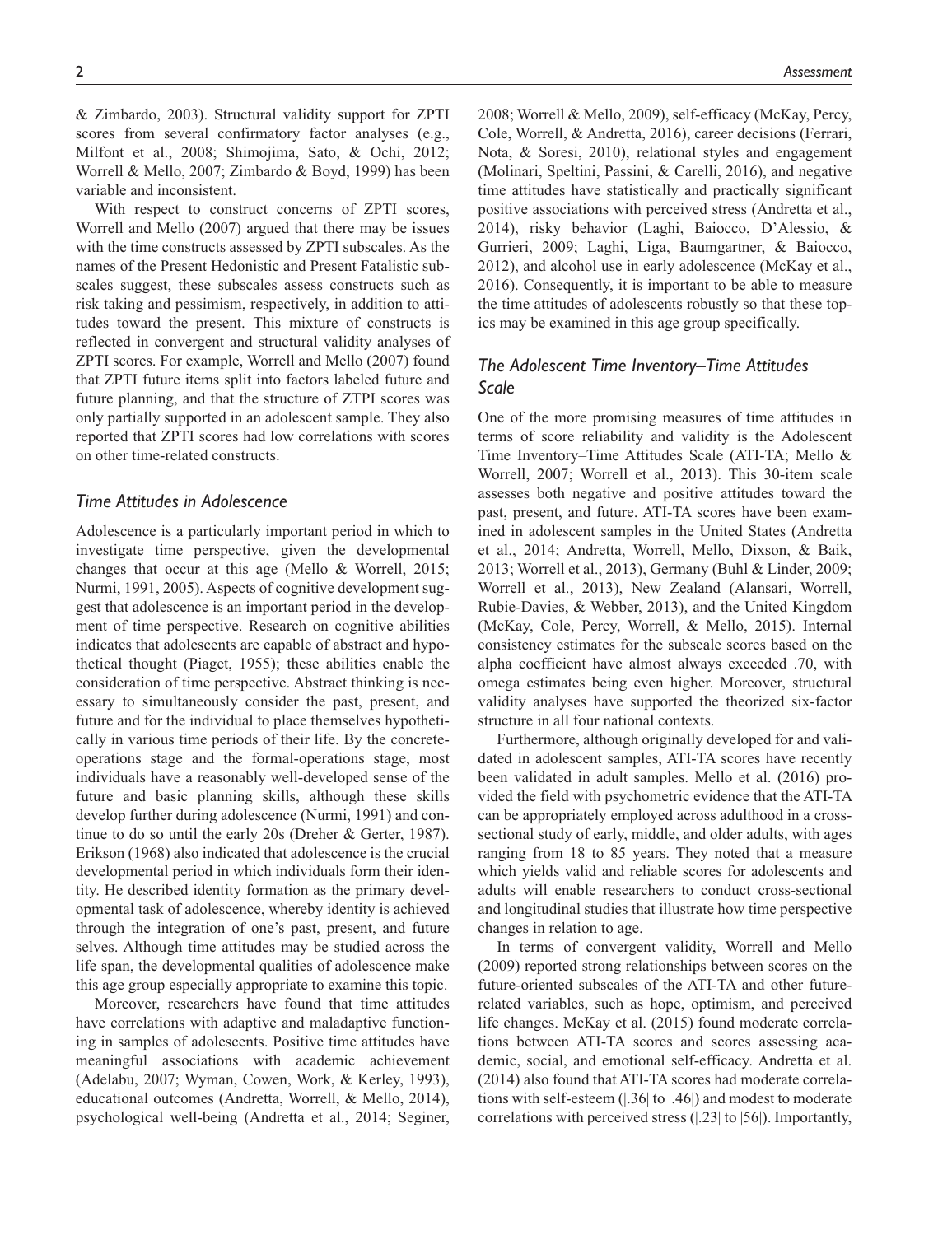ATI-TA scores have been used to create time attitude profiles in several contexts, including Germany (Buhl & Linder, 2009), New Zealand (Alansari et al., 2013), the United States (Andretta et al., 2013; Andretta et al., 2014), and the United Kingdom (McKay et al., 2016), and these profiles have been found to have stronger relationships with outcomes than individual ATI-TA scores.

# *Current Time Perspective Research in Japan*

In 2014, the Cabinet Office of the Japanese Government reported that Japanese youths aged 13 to 29 years are likely to see their future more negatively than youths in other developed countries. For instance, the affirmation rate to the question, "Are you hopeful about your future," was lower in Japan (61.6%) than in the United States (91.1%), the United Kingdom (89.8%), and Germany (82.4%). However, these results were obtained by using one item without examining its reliability and validity. Therefore, a scale of time attitudes that can be used in all of these contexts will help us better understand this construct in youths in Japan as well as how Japanese youth compare to youth in other national contexts.

In Japan, time attitudes have been investigated using several scales to date, including the Experiential Time Perspective Scale (ETPS) developed by Shirai (1994, 1997). The ETPS measures time perspective and consists of four subscales: acceptance of past, self-fulfillment, goaldirectedness, and hopefulness. However, this scale is used predominately in Japan. Moreover, its scores have not been validated in other cultural contexts. Japanese researchers who are interested in cross-cultural studies of time perspective will benefit from a scale with scores that have been validated in other countries.

Shirai (1997) translated the TAS (Nuttin, 1985) into Japanese and examined the reliability and validity of the Japanese version of the TAS. Despite theorized correlations with subscales of the ETPS, two psychometric issues emerged. First, one item for attitudes toward present and three items for attitudes toward future were omitted from the Japanese TAS due to low item-total correlations. Therefore, we cannot simply compare Japanese scores with those obtained in other countries. Second, the Japanese TAS items include expressions that are difficult for adolescents to fully comprehend. Thus, the Japanese TAS has measurement issues when used in research with adolescents.

Shimojima et al. (2012) translated the 56-item ZTPI into Japanese and examined the scores' reliability and structural validity. The theorized five factors were extracted through exploratory factor analysis with results being more supportive after omitting 13 additional items. However, confirmatory factor analyses were less supportive, with scores showing poor fit for the 56-item version (comparative fit index  $[CFI] = .595$ , goodness-of-fit index  $[GFI] = .782$ ,

mation  $[RMSEA] = .056$ ) and the reduced 43-item version  $(CFI = .681, GFI = .829, AGFI = .810, RMSEA = .057$ . Alpha values for subscale scores from the 43-item version ranged from .65 to .76, and alpha values for subscale scores from the 56-item version were not reported. These results indicate that the Japanese version of the ZTPI has some issues with internal consistency and structural validity. Sircova et al. (2014) undertook a 24-country study of the structural validity and invariance of ZTPI scores, including a Japanese sample. However, the Japanese sample was removed from analysis because of bias in more than two items (see also Sircova et al., 2015). Research on time attitudes in Japan requires a scale with reliable and valid scores, and such a scale would also allow Japanese researchers to contribute to the larger international body of research on time attitudes and time perspective more generally.

# *The Present Study*

To address the lack of a robust measure of time attitudes in Japan, we translated the ATI-TA into Japanese and examined the internal consistency, structural validity, and convergent validity of ATI-TA scores. To examine internal consistency, we calculated both alpha and omega values for scores on the six factors. Regarding the structural validity of the ATI-TA, using previous studies as guides (e.g., Alansari et al., 2013; McKay et al., 2015; Worrell et al., 2013), we examined two-factor, three-factor, and six-factor models using confirmatory factor analyses, hypothesizing that the six-factor model would result in the best fit to the data.

We also examined the association of ATI-TA scores with scores on three other psychological constructs to assess convergent validity. The first construct was time attitudes assessed with the TAS (Nuttin, 1985). Although Japanese TAS scores have had some concerns about item wording and reliability, we adapted the current version of the TAS for the present study and did not experience these issues, as we note below. As noted previously, the TAS measures time-related attitudes toward the past, present, and future using a semantic differential response scale. Therefore, we expected TAS scores to have strong relationships with subscales of the ATI-TA from the same time period.

The second construct was educational career planning. Worrell and Mello (2009) found that scores on hope and perceived life changes, which are clearly future related, had significantly stronger relationships to future-time attitudes than to past and present attitudes. However, there are no Japanese versions of these scales, so we decided to use educational career planning as a future-oriented variable. Numerous studies have suggested that career planning is associated with other future-oriented variables, such as career decision self-efficacy and high levels of goal-setting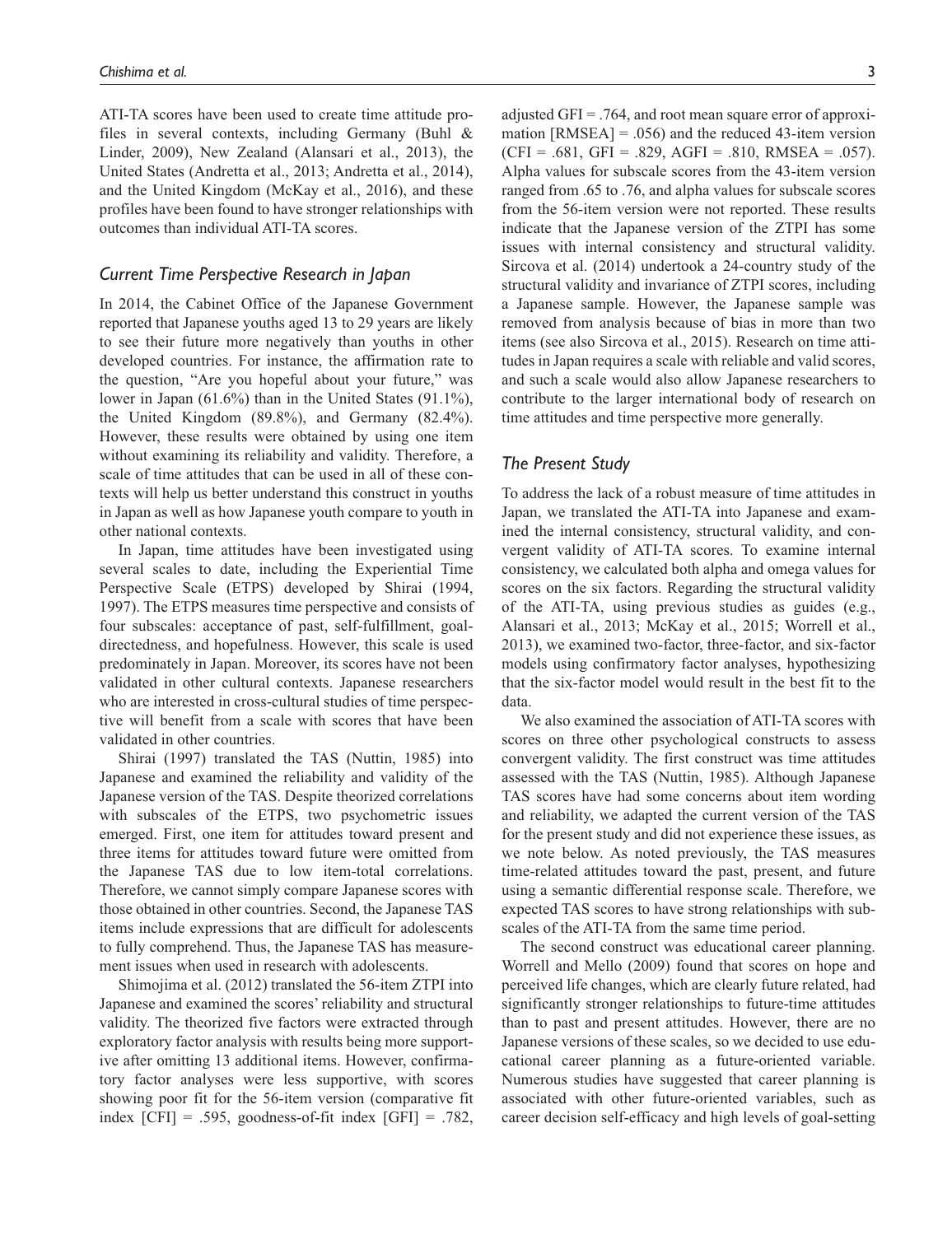(Rogers, Creed, & Glendon, 2008), career goals (Rogers & Creed, 2011), and optimism (Bardick, Bernes, Magnusson, & Witko, 2006; Creed, Patton, & Bartrum, 2002).

The third construct was self-esteem, a variable assessing well-being. Andretta et al. (2014) and Worrell and Mello (2009) showed that all six time attitudes are correlated with self-esteem, with correlations consistent with the valence of the attitudes: Positive attitudes had positive correlations with self-esteem and vice versa.

We hypothesized that both alpha and omega internal consistency estimates would be .70 or higher for ATI-TA subscale scores, and that the six-factor model would achieve more acceptable fit than the other models. Additionally, we hypothesized that (a) ATI-TA scores would be related to all TAS scores, (b) only ATI-TA attitudes toward the future would be related to educational career planning, and (c) all six subscales would be related to self-esteem scores with moderate correlations.

# **Method**

#### *Participants*

Participants were recruited from three public high schools in urban and rural areas in the Kanto district in Japan. The final sample consisted of 382 Japanese adolescents (166 female [43.3%], 216 male) aged 15 to 18 years  $(M_{\text{max}} =$ 16.22 years,  $SD = 1.44$ ). They were enrolled in Grades 10 to 12 (10 = 36.9%, 11 = 33.2%, and 12 = 30.0%). Five participants did not respond to the age, gender, and grade questions. Participants were also asked to indicate their plans after graduation using a question from Andretta et al. (2014), namely, "What is your career plan after you graduate your high school?" Responses were chosen from one of four options: employment, vocational school/junior college, 4- or 6-year college, and undecided. Most participants (97.1%) planned to attend 4- or 6-year colleges after graduation, 2.4% were undecided, 0.5% planned to attend vocational/junior college, and no one selected employment. As previously found (Worrell & Mello, 2009), age and grade were not correlated significantly with any subscales of the ATI-TA (*r* = −.09 to .08, *ns*).

# *Procedure*

Ethical approval was gained for this study (Ref. 25-156) from the University of Tsukuba research ethics committee. Following approval, the first author contacted the school principals and met with teacher representatives at the high school to explain the research, and provided them with participant information sheets containing details of the research. Subsequently, student participants completed the questionnaires anonymously at a time that was convenient for the class teachers in June or July of 2015. We specified in the cover sheet and class teachers also announced that responses were voluntary, that it was acceptable to refuse to answer or to stop responding, and that there would be no consequences in the event of refusal to answer or ceasing to respond. Once the questionnaires had been completed, they were couriered back to the first author. Data were analyzed using the statistical software packages SPSS and M*plus* Version 7.11 (Muthén & Muthén, 1998-2012). Some items were negatively worded and hence needed to be reversescored prior to analyses.

#### *Measures*

*Adolescent Time Inventory–Time Attitudes (ATI-TA).* The ATI-TA is the attitude subsection of the Adolescent Time Inventory (Mello & Worrell, 2007; Worrell et al., 2013). The ATI-TA consists of 30 items split into six 5-item subscales: (a) Past Positive ("My past is full of happy memories"), (b) Past Negative ("My past makes me sad"), (c) Present Positive ("I am happy with my current life"), (d) Present Negative ("I am not satisfied with my life right now"), (e) Future Positive ("I am excited about my future"), and (f) Future Negative ("Thinking about my future makes me sad"). ATI-TA items are rated on a 5-point Likert-type scale from 1 (*totally disagree*) to 5 (*totally agree*). Scores for items on each subscale are summed and divided by five to yield a mean score. As previously noted, ATI-TA scores have been shown to be internally consistent and structurally valid in the United States and Germany (Worrell et al., 2013), New Zealand (Alansari et al., 2013), and the United Kingdom (McKay et al., 2015). There is also evidence of convergent and discriminant validity for ATI-TA scores (Andretta et al., 2014; Worrell & Mello, 2009).

The original English version of the ATI-TA was translated into Japanese using a translation and back-translation process (Brislin, 1986). First, a professional translator translated the ATI-TA into Japanese. Second, the three native Japanese including authors of this article checked the Japanese items and corrected them to read more naturally, as necessary. Third, another professional translator translated those items into English. Finally, the authors who developed the original ATI-TA confirmed that the backtranslated and original items had the same meaning.

*Time Attitude Scale (TAS).* The TAS (Nuttin, 1985; for the Japanese version see Shirai, 1997) consists of 70 items, which are rated on 7-point semantic differential scales. The subscales are past (20 items), present (25 items), and future (25 items). We chose three items for each subscale (unpleasant–pleasant, unhappy–happy, and dark–light) because scores on the full Japanese version are not reliable. We used three criteria for selecting items. First, the items were those classified as global affective evaluations by Nuttin (1985). Second, the same items could be used to assess time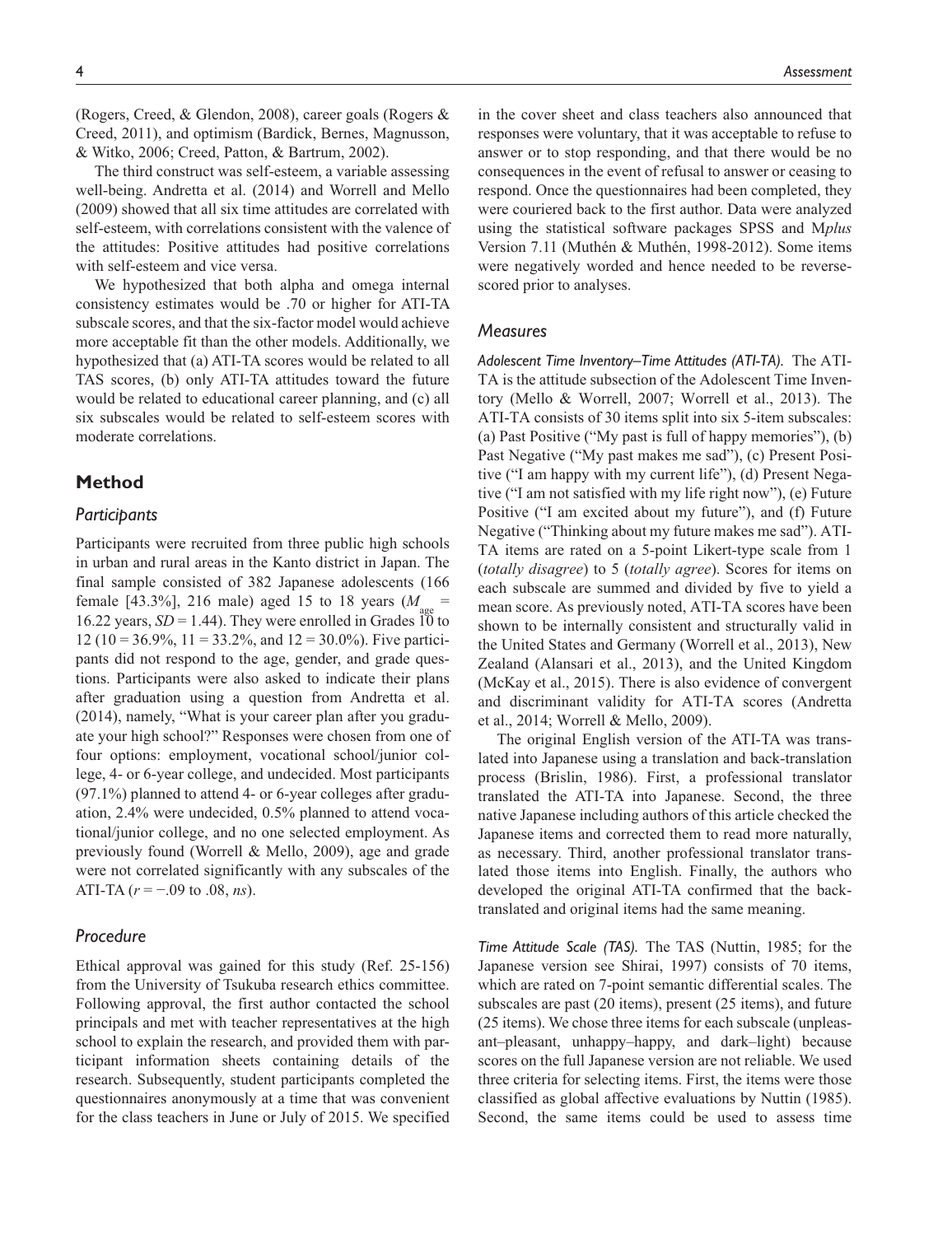|                         | M    | SD   | Skew    | Kurtosis | $\alpha$ | 95% CI $(\alpha)$ | $\omega$ |
|-------------------------|------|------|---------|----------|----------|-------------------|----------|
| <b>Past Positive</b>    | 3.68 | 0.78 | $-0.50$ | 0.18     | .87      | [.85, .89]        | .87      |
| Past Negative           | 2.57 | 0.87 | 0.43    | $-0.13$  | .83      | [.80, .86]        | .84      |
| <b>Present Positive</b> | 3.71 | 0.75 | $-0.17$ | $-0.38$  | .85      | [.82, .87]        | .85      |
| <b>Present Negative</b> | 2.47 | 0.77 | 0.14    | $-0.50$  | ا 8.     | [.78, .84]        | .82      |
| <b>Future Positive</b>  | 3.52 | 0.78 | $-0.28$ | $-0.02$  | .88      | [.86, .90]        | .89      |
| <b>Future Negative</b>  | 2.30 | 0.67 | 0.27    | $-0.11$  | .79      | [.76, .83]        | .80      |

**Table 1.** Descriptive Statistics for Adolescent Time Inventory–Time Attitude Scores in a Japanese Sample.

*Note*. CI = confidence interval. Omega estimates are based on the coefficients from the six-factor model, which are reported in Table 3.

attitudes across three time periods. Third, the items were not difficult for Japanese adolescents to understand. Cronbach's alphas for the scores on the TAS subscale version used in this study were .92 for past, .93 for present, and .95 for future items.

*Educational Career Planning (ECP).* We assessed career planning using a subscale of the Educational Career Maturity Attitude Scale (Sakayanagi, 1986). This measure consists of 15 items, which are rated on a 5-point Likert-type scale ranging from 1 (*strongly disagree*) to 5 (*strongly agree*). The subscales consist of educational career concern, autonomy, and planning. Sakayanagi (1993) did not examine the reliability and validity of scores on the individual subscales, but calculated a total educational career maturity score by summing the three subscale scores. We did not include the subscales of autonomy and concern because it was difficult to build hypotheses of correlations between those subscales and time attitudes toward the future. An example of a career autonomy item is "I investigate the school character of my preferred school by myself," whereas a career concern item is "Recently I have been thinking about my direction after graduation." In contrast, based on previous studies, we predicted that positive attitudes toward future would be correlated positively with career planning. For example, Hirschi (2014) found that dispositional hope is positively related to career planning  $(r = .30$  in university students and  $r = .41$  in workers). Similarly, Kenny, Walsh-Blair, Blustein, Bempechat, and Seltzer (2010) showed that work hope is positively related to career planning among urban adolescents  $(r=.63)$ .

Therefore, we used only the planning subscale, which consists of four items: "I almost know the pathway to enter my preferred school," "I have an idea of what school I will enter in the future," "My preferred school will not change because I considered carefully," and "I have selected my preferred school, and I'm striving to enter that school now." Although this subscale consisted of five items originally, Nagaoka and Matsui (1999) noted that one item ("It is important to plan and prepare to enter my preferred school") had an extremely low factor loading, so we omitted the

item. Scores on the 4-item scale yielded strong internal consistency in the current sample ( $\alpha$  = .89).

*Rosenberg Self-Esteem Scale (RSES).* The RSES (Rosenberg, 1965) measures global self-esteem using 10 items (e.g., "I feel that I have a number of good qualities"), which are rated on a 5-point scale ranging from 1 (*strongly disagree*) to 5 (*strongly agree*). The Japanese Version of the RSES was translated by Yamamoto, Matsui, and Yamanari (1982), and was used in the present study. Yamamoto et al. (1982) provided reliability and validity evidence in support of RSES scores in a Japanese sample. In the current sample, the scores demonstrated acceptable internal consistency  $(\alpha = .84)$ .

# **Results**

#### *Descriptive Statistics*

Means and standard deviations of ATI-TA scores are presented in Table 1. As can be seen, subscale means fell between 2.0 and 4.0, with standard deviations in the 0.6 to 0.9 range. Subscale distributions were neither skewed nor kurtotic. Cronbach's alpha and McDonald's omega were used to assess the internal consistency of scores on the six subscales. Cronbach's alpha estimates for the whole sample were in the .79 to .87 range, with confidence intervals ranging from .76 to .90. Omega estimates, based on coefficients from the six-factor structure, were in the .80 to .89 range. Alpha estimates were also produced for males  $(.78 \le \alpha \le .87)$ , females  $(.81 \le \alpha \le .89)$ , and students in Grades 10 (.78  $\le \alpha \le .87$ ), 11 (.81  $\le \alpha \le .88$ ), and 12 (.75  $\leq \alpha \leq .89$ , with all of the estimates falling in the acceptable range. Correlations among scores (Table 2) were consistent with theory and previous research (Worrell et al., 2013). For example, correlations between positive and negative subscales were negative, and correlations within valence groupings (i.e., positive/positive, negative/negative) were positive. Correlations were in the medium to high range, with the highest correlations occurring between items in the same time period (e.g., Past Positive and Past Negative).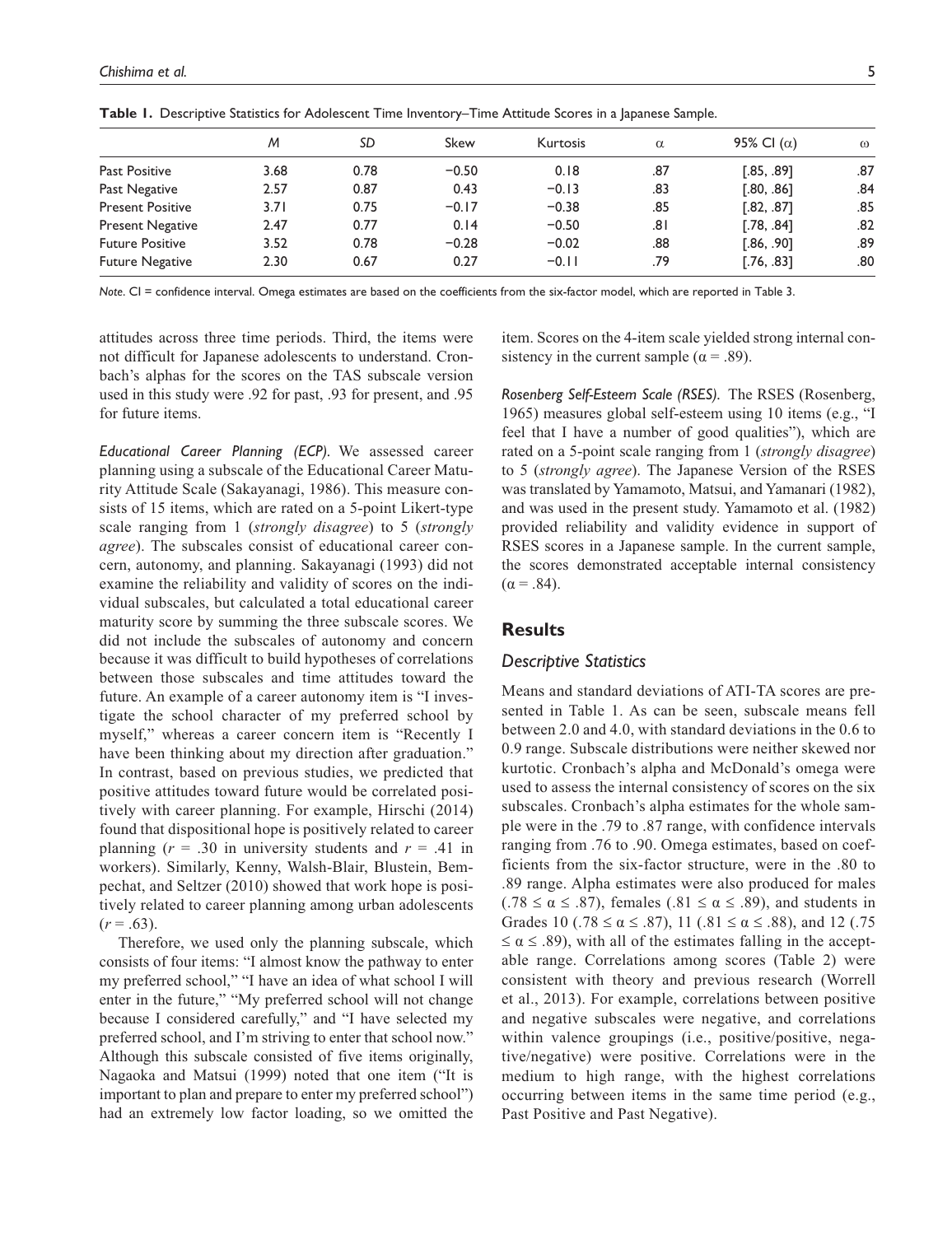|    |                                          |        |               | 3       |        | 5       | 6      |
|----|------------------------------------------|--------|---------------|---------|--------|---------|--------|
| Ι. | <b>Past Positive</b>                     |        | $-69*$        | $35*$   | $-29*$ | $.43*$  | $-44*$ |
| 2. | Past Negative                            | $-52*$ |               | $-46*$  | $.60*$ | $-32*$  | $51*$  |
| 3. | <b>Present Positive</b>                  |        | $.31* - .40*$ |         | $-90*$ | .46 $*$ | $-51*$ |
| 4. | Present Negative $-0.23$ * .50*          |        |               | $-.76*$ |        | $-39*$  | $.55*$ |
| 5. | <b>Future Positive</b>                   |        | $.40* - .29*$ | $43*$   | $-34*$ |         | $-87*$ |
| 6. | Future Negative $-0.36^*$ .41* $-0.43^*$ |        |               |         | $43*$  | $-74*$  |        |
|    |                                          |        |               |         |        |         |        |

**Table 2.** Correlation Matrix for Adolescent Time Inventory– Time Attitude.

*Note*. Correlations below the diagonal are for the manifest variables and above the diagonal are for latent variables from six-factor model (Model 5), which is reported in Table 3 and represented in Figure 1.  $*_{p}$  < .001.

# *Confirmatory Factor Analyses*

We examined four models: (a) a null model, (b) a two-factor model (15 Positive and 15 Negative items), (c) a three-factor bipolar time period model (10 Past, 10 Present, and 10 Future items), and (d) the six-factor model with five items per subscale. We used maximum likelihood parameter estimates with standard errors and the Satorra–Bentler (1994) scaled chi-square, which corrects for nonnormality in the data. This estimator has been used to examine ATI-TA scores in the United States, Germany, and New Zealand. Although ATI-TA subscale distributions are not skewed, individual ATI-TA item distributions are sometimes skewed or kurtotic. Consistent with best practice (Byrne, 2012; Thompson, 2004), several indicators of fit were used to evaluate the models. These included (a) the CFI (Bentler, 1990), which takes sample size into account; (b) the Tucker–Lewis index (TLI), which takes model complexity into account; and (c) the RMSEA, as well as a 90% confidence interval around RMSEA. RMSEA is an index of misfit, with smaller values indicating better fit.

CFI and TLI values greater than .90 are indicative of acceptable fit, and values of these indices greater than .95 are indicative of close fit. RMSEA values less than .08 are indicative of acceptable fit and values below .05 are indicative of close fit (Marsh, Hau, & Wen, 2004). Heene, Hilbert, Draxler, Ziegler, and Bühner (2011) suggested that factor loadings in social sciences are typically relatively low. Accordingly, factor loadings for CFA were interpreted using Comrey and Lee's (1992) recommendations (i.e.,  $> 71$  = excellent,  $> 63$  = very good,  $> 55$  = good,  $> 45$  = fair, and  $> 0.32$  = poor).

CFA results are presented in Table 3. The null model (Model 1) was rejected, as the chi-square to degrees of freedom ratio was the highest in this model. Neither the twofactor model (Model 2) based on valence nor the three-factor time period model (Model 3) provided good fit to the data, with all of the fit indices falling well short of acceptable fit. However, the RMSEA for Model 4 was acceptable and CFI and TLI values for Model 4 were better than for the other

**Table 3.** Fit Indices for the ATI-TA Scores Derived From Confirmatory Factor Analyses.

| Model        |                                | $\gamma^2$ s-b |     |               | df CFI TLI RMSEA   | 90% CI                    |
|--------------|--------------------------------|----------------|-----|---------------|--------------------|---------------------------|
| $\mathsf{L}$ | Null                           | 5183.35*       | 435 |               |                    |                           |
| 2.           | Two-factor<br>(valence)        | 2625.95*       | 404 |               |                    | [116, 124] 120. 496. 532. |
| 3.           | Three-factor<br>(time periods) | 1384.09*       |     | 402 .793 .776 | .080               | [.075, .085]              |
| 4.           | Six-factor<br>(theorized)      | 988.69*        | 390 | .874 .859     | .063               | [.058, .068]              |
| 5.           | Six-factor<br>$(modified)^{a}$ | 775.25*        |     |               | 387 .921 .911 .051 | [.046, .056]              |
|              |                                |                |     |               |                    |                           |

*Note*. ATI-TA = Adolescent Time Inventory–Time Attitude; s-b = Satorra–Bentler; CFI = comparative fit index; *df* = degrees of freedom; TLI = Tucker–Lewis index; RMSEA = root mean square error of approximation; CI = confidence interval. <sup>a</sup>Included three pairs of correlated errors.

\**p* < .001.

models. Given the high intercorrelations among some of the latent factors, we used modification indices to examine sources of poor fit. These indicated that error terms related to three pairs of similar items resulted in substantial misfit: two Past Positive items ("I have very happy memories of my childhood" and "I have good memories about growing up"), two Future Negative items ("I doubt I will make something of myself" and "I don't think I'll amount to much when I grow up"), and a Present Positive and Present Negative item ("Overall, I feel happy with my life right now" and "I am not happy with my present life"). As can be seen in Table 3, allowing these three errors to correlate resulted in all of the fit indices being in the acceptable range, and the six-factor model was accepted. Factor coefficients for the six-factor model (Model 5) are presented in Figure 1. As can be seen, 22 of the coefficients were in the very good to excellent range, 6 were in the good range, and only 2 were in the fair range. The error correlation between the two Past Positive items was .51, between the two Future Negative items was .45, and between the Present Positive and Present Negative item was −.48.

# *Convergent Validity*

Bivariate correlations between scores on ATI-TA factors and scores on TAS subscales, educational career planning, and self-esteem are displayed in Table 4. As hypothesized, correlations between ATI-TA and TAS scores were strongest between scores assessing the same time period, ranging from |.61| to |.76|. As Shirai (1997) recommended, we also calculated partial correlations for TAS subscales to adjust for moderate correlations among them (*r* = .39- .48,  $p < .001$ ). As can be seen in Table 4, adjusting the correlations resulted in 10 of the 12 non–time-congruent correlations dropping below .15, and all of them falling below .30. The partial correlations between TAS past scores and the Past Positive and Past Negative scores of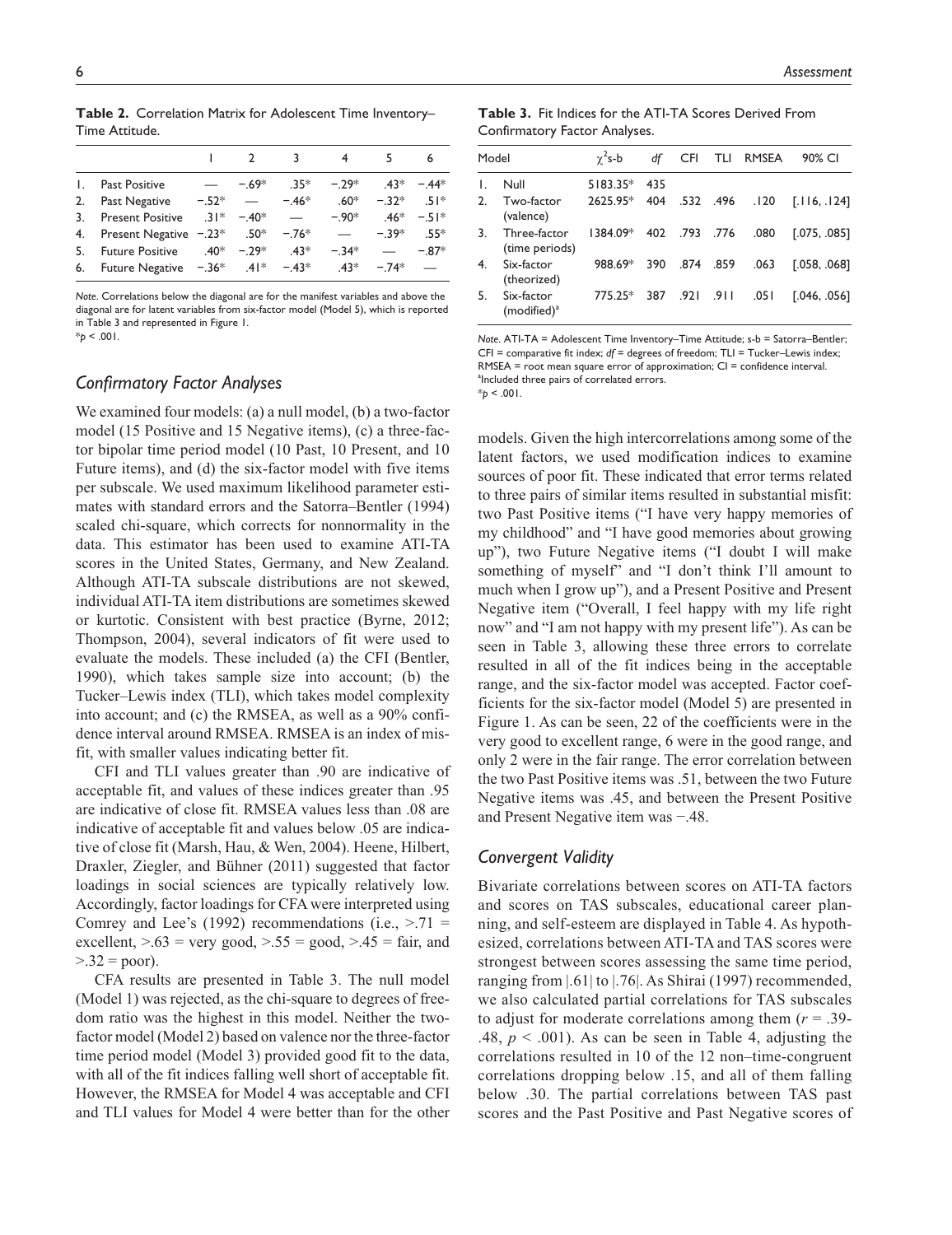

**Figure 1.** Six-factor model for Adolescent Time Inventory–Time Attitude scores. *Note*. All coefficients are standardized robust likelihood parameter estimates. Correlations among the latent variables were calculated and are reported above the diagonal in Table 2.

|  | Table 4. Correlation Between ATI-TA, TAS, ECP, and RSES. |  |  |  |  |  |
|--|----------------------------------------------------------|--|--|--|--|--|
|--|----------------------------------------------------------|--|--|--|--|--|

|    |                         |         | <b>TAS</b> |         |         |         |         |            |             |
|----|-------------------------|---------|------------|---------|---------|---------|---------|------------|-------------|
|    |                         | Past    |            | Present |         | Future  |         | <b>ECP</b> | <b>RSES</b> |
|    |                         |         | þr         |         | þr      |         | þr      |            |             |
| Ι. | <b>Past Positive</b>    | $.76*$  | $.72*$     | $.31*$  | $-.05$  | $.36*$  | .12     | .02        | $.23*$      |
| 2. | Past Negative           | $-.61*$ | $-.55*$    | $-.30*$ | $-.04$  | $-.27*$ | $-.06$  | .02        | $-.45*$     |
| 3. | <b>Present Positive</b> | $.32*$  | .04        | $.70*$  | $.64*$  | $.32*$  | $-.02$  | .04        | $.41*$      |
| 4. | <b>Present Negative</b> | $-31*$  | $-.04$     | $-.66*$ | $-.59*$ | $-.29*$ | .02     | $-.06$     | $-.42*$     |
| 5. | <b>Future Positive</b>  | $.33*$  | .02        | .49*    | $.22*$  | $.72*$  | $.62*$  | .30*       | $.52*$      |
| 6. | <b>Future Negative</b>  | $-.32*$ | $-.01$     | $-.49*$ | $-.25*$ | $-.68*$ | $-.57*$ | $-.30*$    | $-.63*$     |

*Note*. ATI-TA = Adolescent Time Inventory−Time Attitude; TAS = Time Attitude Scale; ECP = Educational Career Planning; RSES = Rosenberg Self-Esteem Scale; Partial correlations (*pr*) were calculated after adjusting for the other two TAS subscale scores.  $*_{p}$  < .001.

the ATI-TA were significantly higher than correlations with other subscales of ATI-TA  $(z = 7.96 - 12.36, p < .001)$ . Partial correlations between TAS present and the present positive and present negative ATI-TA scores were significantly higher than correlations with others subscales (*z* = 5.81-9.89,  $p < .001$ ), and partial correlations between TAS future and the two ATI future scores were higher than correlations with the other subscales ( $z = 7.25$ -9.70,  $p < .001$ ).

Also as hypothesized, only the positive and negative future subscales of the ATI-TA were meaningfully correlated (i.e.,  $\geq$ |.30|) with educational career planning.

Absolute correlations between ECP and future positive and future negative scores were significantly higher than the other correlations ( $z = 3.43 - 3.99$ ,  $p < .01$ ). Self-esteem scores were significantly correlated with all six time attitude subscales, with five correlations in the medium to large range; only the correlation with Past Positive had a small effect size. Absolute correlations between the RSES and Past Positive scores of the ATI-TA were lower than the other RSES/ATI-TA correlations ( $z = 2.77-6.98$ ,  $p < .01$ ). Consistent with theory, positive time attitudes were positively related to self-esteem, whereas negative time attitudes had inverse relationships with this construct. These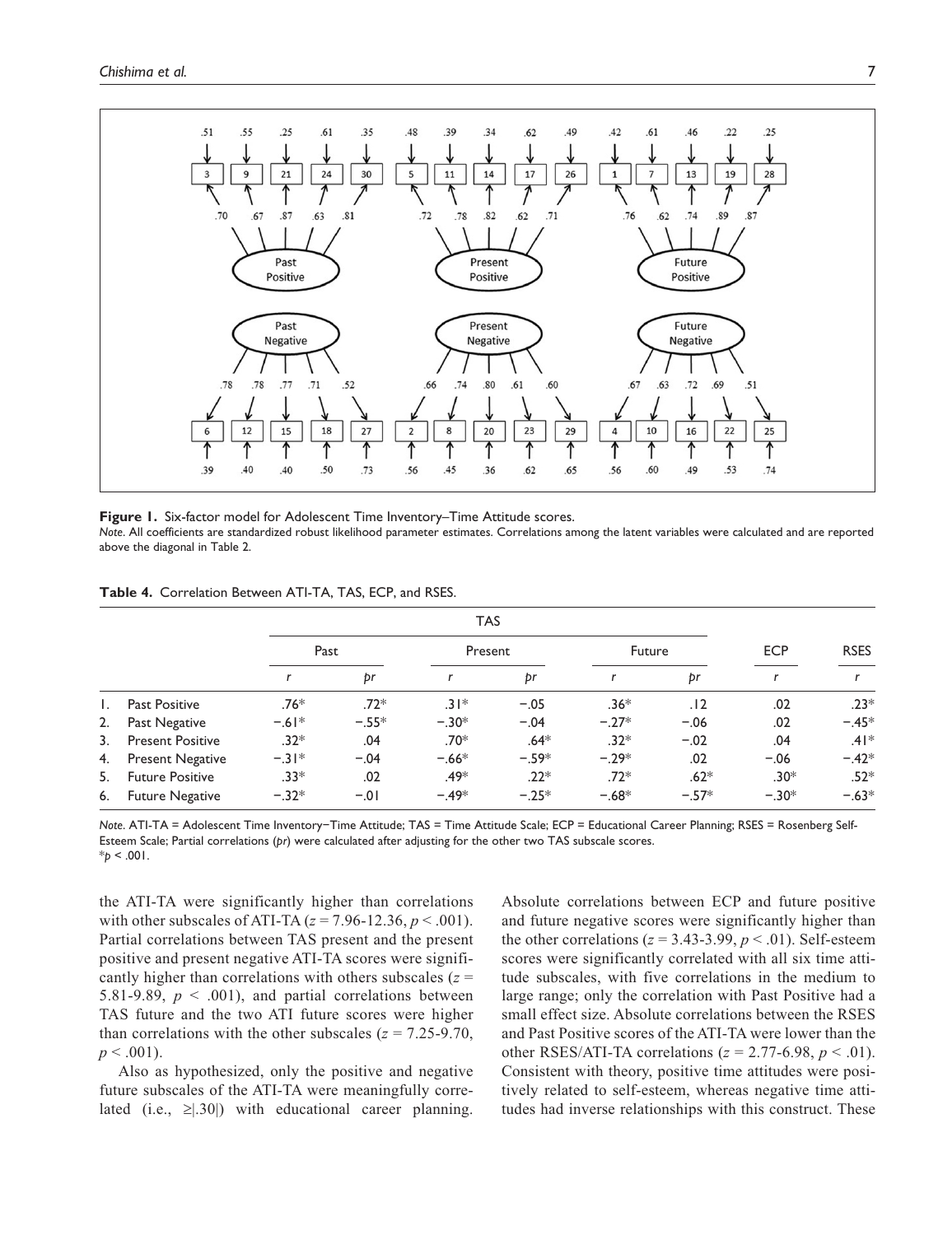results provide strong convergent validity support for ATI-TA scores.

# **Discussion**

The purpose of this study was to translate the ATI-TA into Japanese and to test the reliability and validity of its scores. Results indicated that scores for the six subscales had moderate to high reliability and evidence of convergent and structural validity. Below, we discuss these findings and the implications of these results for research into time attitudes, as well as the limitations of this study.

#### *Reliability*

Alpha and omega estimates provided clear evidence of internal consistency for ATI-TA scores. These estimates are similar to, or higher than, those reported in previous studies (e.g., McKay et al., 2015). Moreover, these estimates were also similar across gender and grade-level groups. Score on some Japanese versions of time attitude scales, for example, the TAS and ZTPI, have exhibited lower reliability. The Japanese version of the ATI-TA does not have this concern. Although the reliability estimates are acceptable, it will be necessary to show that the internal consistency of ATI-TA scores is similar across other subgroups that are often compared (e.g., socioeconomic status or educational level).

# *Structural Validity*

The CFAs indicated that a six-factor model provided better fit than alternative model formulations, such as a two-factor solution based on attitudinal valence (positive/negative) and a three-factor solution based on time orientation (past/ present/future). Nevertheless, from a theoretical viewpoint, one might argue that the six-factor model fit was marginal: Although RMSEA was below .08, the CFI and TLI were below .90. However, Perry, Nicholls, Clough, and Crust (2015) suggested that strict adherence to goodness-of-fit cutoff values often leads to erroneous results. Moreover, Furr (2011) recommended that researchers examine modification indices to make useful revisions, with emphasis on considering associations among items' error terms if the initial hypothesized model fits poorly.

As one example, he included three relevant parameters among the items' error terms based on the size of the modification indices and on the conceptually meaningful fact that three items had commonality. Following Furr's (2011) recommendation, we used modification indices, which indicated that error terms related to three pairs of similar items resulted in substantial misfit. The pairs were from the same time period and the errors were interpretable because of their common language in the items: The past pairs included

the word "memories," and the present pair included the word "happy." Thus, we consider the six-factor model supported. However, previous studies have reported better model fit without these modifications (e.g., McKay et al., 2015; Worrell et al., 2013). We believe there are several possible reasons for this discrepancy, such as differences in time perception, cultural background, response style, and so forth. In future research, we need to examine from multiple viewpoints why poorer fit occurred in this study.

Overall, the Japanese version of the ATI-TA showed a simple and consistent factor structure, with large coefficients across all factors. The six-factor structure identified in this study confirms that reported in adolescent populations in the United States, Germany (Worrell et al., 2013), New Zealand (Alansari et al., 2013), and the United Kingdom (McKay et al., 2015). The six-factor solution further supports the theoretical position that negative and positive attitudes toward specific time periods represent distinct, although related, attitudinal dimensions rather than opposite ends of a single dimension. It is possible for adolescents to look forward to the future while simultaneously having doubts and concerns about what the future may hold for them.

# *Convergent Validity*

Relationships between ATI-TA and TAS scores were as hypothesized. That is, the two past-related subscales of the ATI-TA were strongly correlated with the past subscale of the TAS and the results were similar for the present- and future-oriented subscales. Furthermore, results showed nonmeaningful (i.e.,  $r < .30$ ) partial correlations between different time periods (i.e., past positive to present and future). Moderate correlations were present between educational career planning and future positive and future negative scores. These results concur with previous studies of career adaptability (Hirschi, 2014; Kenny et al., 2010). For high school students to plan an educational path requires them to think about their near future, that is, when they will graduate high school. We also found moderate correlations between five of the ATI-TA subscale scores and self-esteem scores. These results are consistent with previous studies (e.g., Worrell & Mello, 2009). Although the correlation with Past Positive scores was less than .30, Andretta et al. (2014) and Worrell and Mello (2009) also reported that the Past Positive ATI-TA subscale had the lowest correlation with self-esteem. These results provide convergent validity evidence in support of Japanese ATI-TA scores.

#### *Limitations*

This study has several limitations. First, the samples were obtained from high schools in a limited number of geographical regions in Japan. Additionally, some previous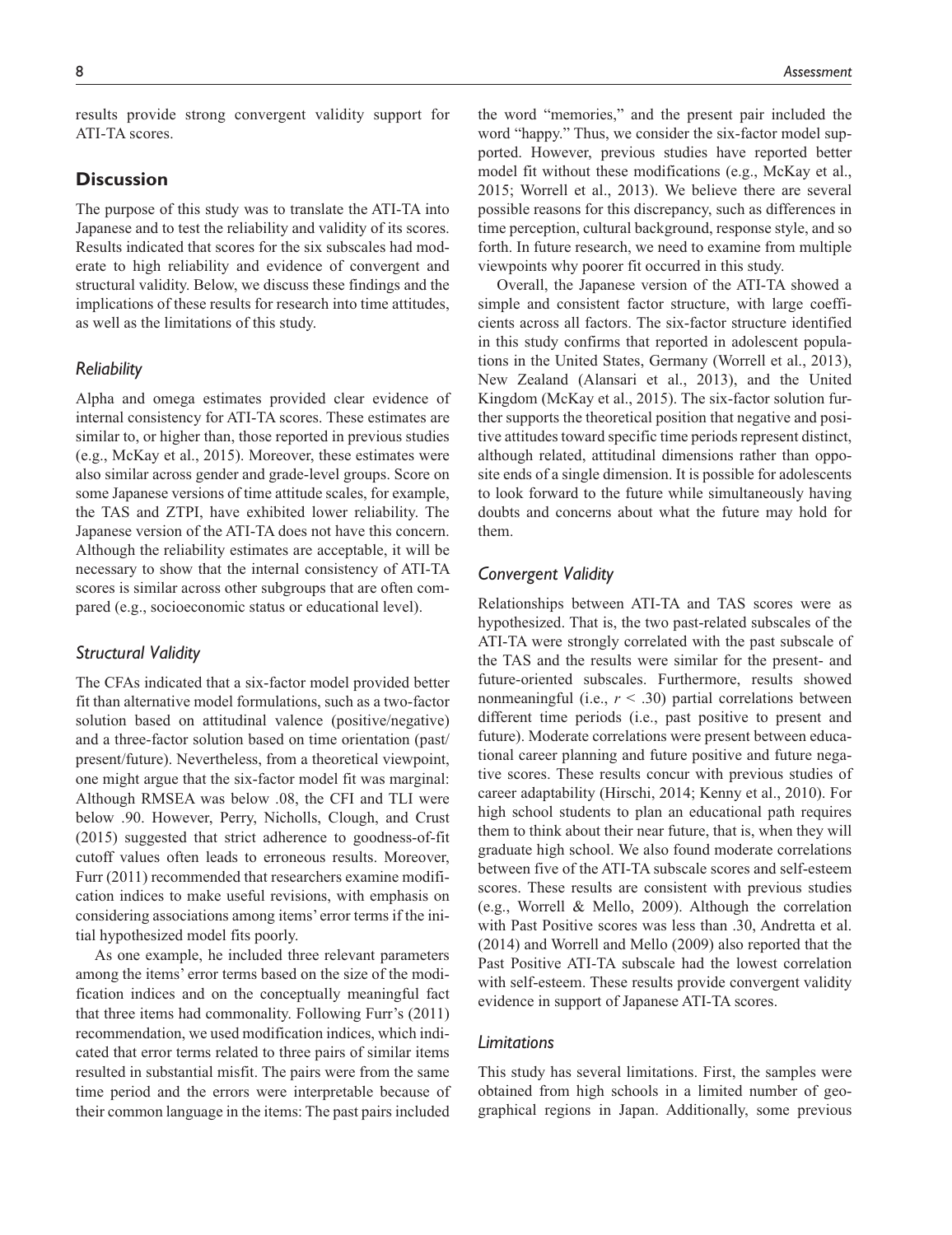studies of ATI-TA scores have included younger students (e.g., aged 12 or 13 years; Alansari et al., 2013; McKay et al., 2015; Worrell et al., 2013; Worrell & Mello, 2009). Thus, Japanese ATI-TA scores need to be confirmed in larger and more diverse samples, including junior high school students in early adolescence. Second, we need to assess ATI-TA and ZPTI scores in the same study and examine the relationships between the subscales of the two scales because numerous studies of time attitudes have used the ZTPI. Such a study would allow further assessment of convergent validity. Third, ATI-TA scores need to be examined for predictive validity with respect to educational outcomes, psychological well-being, and other constructs of importance in adolescence (Andretta et al., 2014).

#### *Future Directions*

Despite these limitations, the present study makes a valuable contribution by translating a time attitude inventory into Japanese and establishing the reliability and validity of the scores, thus providing a tool that may be useful for cross-cultural studies. The support for the six-factor model will allow Japanese researchers to examine the associations between time attitudes and other constructs in Japan and see if the direction and size of these relationships are similar to findings from other national contexts. Although our data provide evidence that the internal consistency of scores or correlations between scores are similar to previous studies, we cannot conclude with certainty that the factor structure is the same as that in other countries.

We need to examine whether scores on the Japanese version of the ATI-TA are invariant by comparing them with scores obtained in samples from other countries. In particular, demonstrating scalar equivalence among versions in other languages will help determine whether scores can be compared directly. To date, ATI-TA scores have been shown to be invariant between Germany and the United States (Worrell et al., 2013) and between Scotland and Northern Ireland (McKay et al., 2015). Additionally, age-invariance of ATI-TA scores has been examined (Mello et al., 2016) in samples of adults. The results showed that the ATI-TA yields reliable scores and a valid structure across adulthood and five of the six subscales are invariant across early and middle adults. It will be useful to examine the invariance between adolescents and adults directly. In summary, we need to examine invariance among demographic groups in Japan, which was precluded by the small sample sizes in this study. It will be important for future studies to include samples of sufficient size to allow for invariance analyses.

Another important task for future studies is to examine time attitude profiles. Indeed, several studies using the ZTPI have extracted time perspective profiles using cutoff methods and cluster analysis (Boniwell, Osin, Linley, &

Ivanchenko, 2010; Drake, Duncan, Sutherland, Abernethy, & Henry, 2008). Additionally, recent studies using the ATI-TA have incorporated cluster analysis and latent class analysis, yielding results that could not be obtained from simple correlations (Alansari et al., 2013; Andretta et al., 2013; Andretta et al., 2014; Buhl & Linder, 2009). These findings suggest that the use of a person-centered approach to examine time attitude profiles in Japanese samples may highlight cultural similarities or differences with respect to time attitudes. Now that the validity of ATI-TA scores has been established in Japan, it will also be important to study how these scores relate to instruments that have been used only in Japan such as the ETPS, and to see if ATI-TA and ETPS scores yield similar findings.

Time attitude profiles have potentially important clinical applications. For example, although individual time attitude scores have moderate correlations with self-esteem and perceived stress (Andretta et al., 2014), these researchers reported very different results for time attitude profiles. Andretta et al. (2014) identified five time attitude profiles, which they labeled Positives, Optimists, Balanced, Pessimists, and Negatives.<sup>1</sup> They found that Positives had statistically and practically significant lower levels of perceived stress than did Negatives (*d* = 1.64) and Pessimists  $(d = 0.71)$ , as did Balanced and Optimistic adolescents  $(d = 1.71)$ 1.22 and 0.71, respectively). Positives, Balanced, and Optimists also reported higher levels of self-esteem than did Negatives  $(d = 2.10, 1.29,$  and 2.35, respectively) and Pessimists  $(d = 1.48, 0.70,$  and 0.68, respectively). It is possible that time attitude profiles may also have relationships with anxiety, depression, and other psychopathology constructs, as these have been associated with time perspective scores (Zimbardo & Boyd, 1999).

# **Conclusion**

Prior to the current study, there was no Japanese time attitude scale that yielded reliable and valid scores. The results of this study provide psychometric support for ATI-TA scores in Japan. There are several implications of this study. First, an instrument that can be used to assess adolescents' time attitudes reliably in Japan will allow researchers to ask questions about this construct and its impact on Japanese adolescents, and see if the patterns of findings are similar to other nations. For example, time attitudes are correlated with several important constructs in adolescence including educational and developmental outcomes and engaging in risky behavior. Will the findings show similar patterns of relationships in Japan? Additionally, ATI-TA scores have been used to identify time attitude profiles in several countries, and it will be important to know if Japanese adolescents fall into similar time attitude profile groups.

The ATI-TA has been translated into over 10 languages and the reliability and validity of its scores have been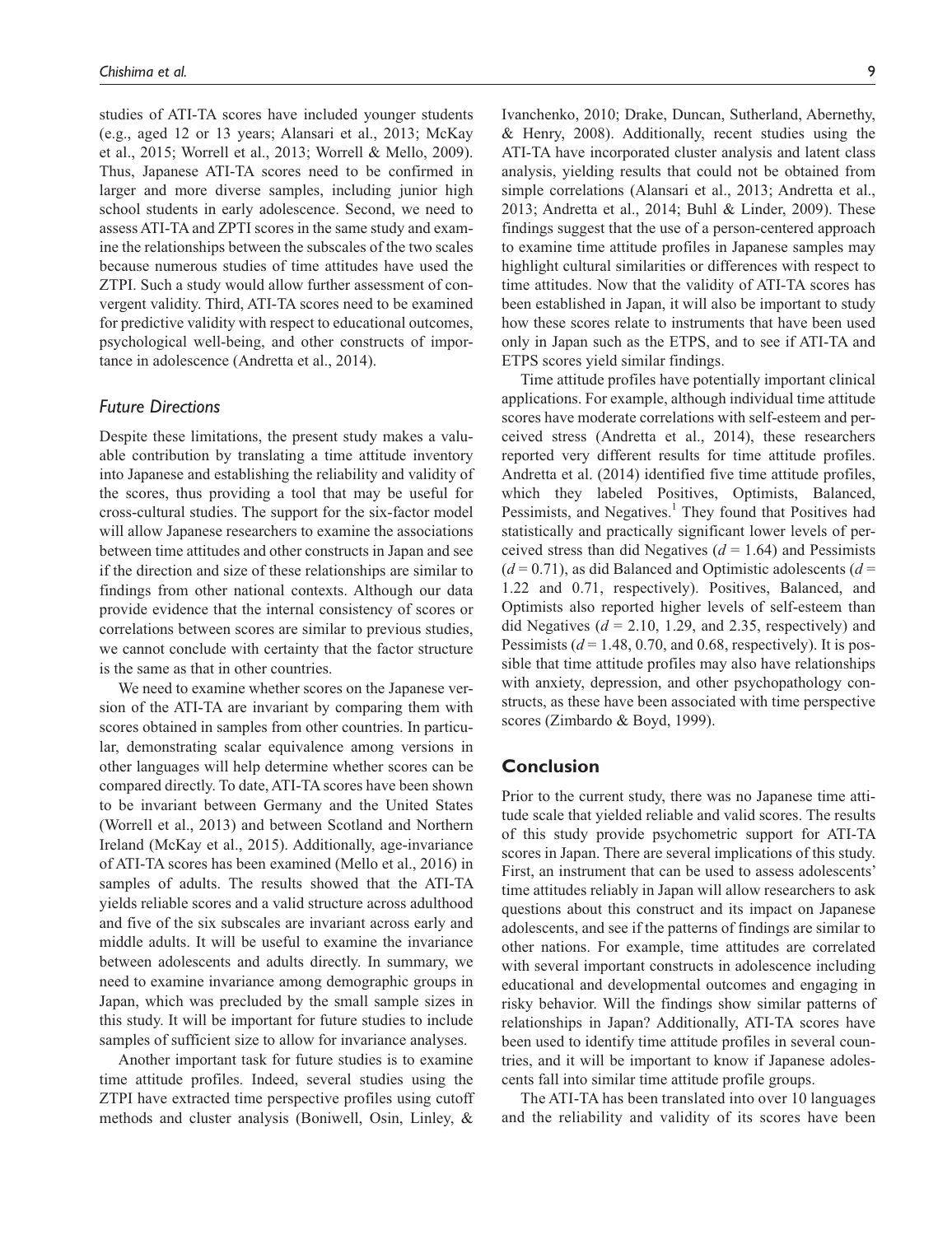confirmed in several national contexts (e.g., Alansari et al., 2013; McKay et al., 2015; Worrell et al., 2013). Thus, the purpose of the current study was to translate the ATI-TA into Japanese and to examine the internal consistency and structural and convergent validity of these scores. Results in a sample of high school students provided strong support for all of the psychometric properties that were examined. Based on these results, we conclude that the Japanese version of the ATI-TA is psychometrically sound and can be used to study time attitudes in Japan.

# **Declaration of Conflicting Interests**

The author(s) declared no potential conflicts of interest with respect to the research, authorship, and/or publication of this article.

#### **Funding**

The author(s) received no financial support for the research, authorship, and/or publication of this article.

#### **Note**

1. They labeled the profile with high positive attitudes and low negative attitudes toward all three time periods as "Positives" and used the "Optimist" label for the profile with high negative attitudes and low positive attitudes toward the past, alongside high positive attitudes and low negative attitudes toward the future. Similarly, they labeled the profile defined by high negative attitudes and low positive attitudes toward all three time periods "Negatives" and assigned the "Pessimists" label to the profile with average positive and negative attitudes to the present and high negative and low positive attitudes toward the future. The "Balanced" profile had generally average attitudes.

#### **References**

- Adelabu, D. H. (2007). Time perspective and school membership as correlates to academic achievement among African American adolescents. *Adolescence*, *42*, 525-538.
- Alansari, M., Worrell, F. C., Rubie-Davies, C., & Webber, M. (2013). Adolescent Time Attitude Scale (ATAS) scores and academic outcomes in secondary school females in New Zealand. *International Journal of Quantitative Research in Education*, *1*, 251-274. doi:10.1504/IJQRE.2013.057687
- Andretta, J. R., Worrell, F. C., & Mello, Z. R. (2014). Predicting educational outcomes and psychological wellbeing in adolescents using time attitude profiles. *Psychology in the Schools*, *51*, 434-451. doi:10.1002/pits.21762
- Andretta, J. R., Worrell, F. C., Mello, Z. R., Dixson, D. D., & Baik, S. H. (2013). Demographic group differences in adolescents' time attitudes. *Journal of Adolescence*, *36*, 289-301. doi:10.1016/j.adolescence.2012.11.005
- Bardick, A. D., Bernes, K. B., Magnusson, K. C., & Witko, K. D. (2006). Junior high school students' career plans for the future: A Canadian perspective. *Journal of Career Development*, *32*, 250-271. doi:10.1177/0894845305279168
- Bentler, P. M. (1990). Comparative fit indexes in structural models. *Psychological Bulletin*, *107*, 238-246. doi:10.1037/0033- 2909.107.2.238
- Boniwell, I., Osin, E., Linley, P. A., & Ivanchenko, G. V. (2010). A question of balance: Time perspective and well-being in British and Russian samples. *Journal of Positive Psychology*, *5*, 24-40. doi:10.1080/17439760903271181
- Brislin, R. W. (1986). The wording of translation of research instruments. In W. J. Lonner & J. W. Berry (Eds.), *Field methods in cross-cultural research* (pp. 137-164). Beverly Hills, CA: Sage.
- Buhl, M., & Linder, D. (2009). Time perspectives in adolescence: Measurement, profiles, and links with personality characteristics and scholastic experience. *Diskurs Kindheits und Jugendforschung*, *2*, 197-216.
- Byrne, B. M. (2012). *Structural equation modeling with Mplus: Basic concepts, applications, and programming*. New York, NY: Routledge.
- Cabinet Office of the Japanese Government. (2014). *White paper on children and young people 2014*. Retrieved from [http://](http://www8.cao.go.jp/youth/english/whitepaper/2014/pdf/sf.pdf) [www8.cao.go.jp/youth/english/whitepaper/2014/pdf/sf.pdf](http://www8.cao.go.jp/youth/english/whitepaper/2014/pdf/sf.pdf)
- Comrey, A. L., & Lee, H. B. (1992). *A first course in factor analysis*. Hillsdale, NJ: Lawrence Erlbaum.
- Creed, P. A., Patton, W., & Bartrum, D. (2002). Multidimensional properties of the LOT-R: Effects of optimism and pessimism on career and well-being related variables in adolescents. *Journal of Career Assessment*, *10*, 37-52. doi:10.1177/ 1069072702010001003
- D'Alessio, M., Guarino, A., De Pascalis, V., & Zimbardo, P. G. (2003). Testing Zimbardo's Stanford Time Perspective Inventory (STPI)–short form: An Italian study. *Time & Society*, *12*, 333-347. doi:10.1177/0961463X030122010
- Drake, L., Duncan, E., Sutherland, F., Abernethy, C., & Henry, C. (2008). Time perspective and correlates of wellbeing. *Time & Society*, *17*, 47-61. doi:10.1177/0961463X07086304
- Dreher, M., & Gerter, R. (1987). Action planning competencies during adolescence and early adulthood. In S. L. Friedman, E. K. I. Scholnick & R. R. Cocking (Eds.), *Blueprints for thinking* (pp. 321-355). New York, NY: Cambridge University Press.
- Erikson, E. (1968). *Identity: Youth and crisis*. New York, NY: Norton.
- Ferrari, L., Nota, L., & Soresi, S. (2010). Time perspective and indecision in young and older adolescents. *British Journal of Guidance & Counselling*, *38*, 61-82. doi:10.1080/03069880903408612
- Furr, R. M. (2011). *Scale construction and psychometrics for social and personality psychology*. Thousand Oaks, CA: Sage.
- Heene, M., Hilbert, S., Draxler, C., Ziegler, M., & Bühner, M. (2011). Masking misfit in confirmatory factor analysis by increasing unique variances: A cautionary note on the usefulness of cutoff values of fit indices. *Psychological Methods*, *16*, 319-336. doi:10.1037/a0024917
- Hirschi, A. (2014). Hope as a resource for self-directed career management: Investigating mediating effects on proactive career behaviors and life and job satisfaction. *Journal of Happiness Studies*, *15*, 1495-1512. doi:10.1007/s10902-013-9488-x
- Kenny, M. E., Walsh-Blair, L. Y., Blustein, D. L., Bempechat, J., & Seltzer, J. (2010). Achievement motivation among urban adolescents: Work hope, autonomy support, and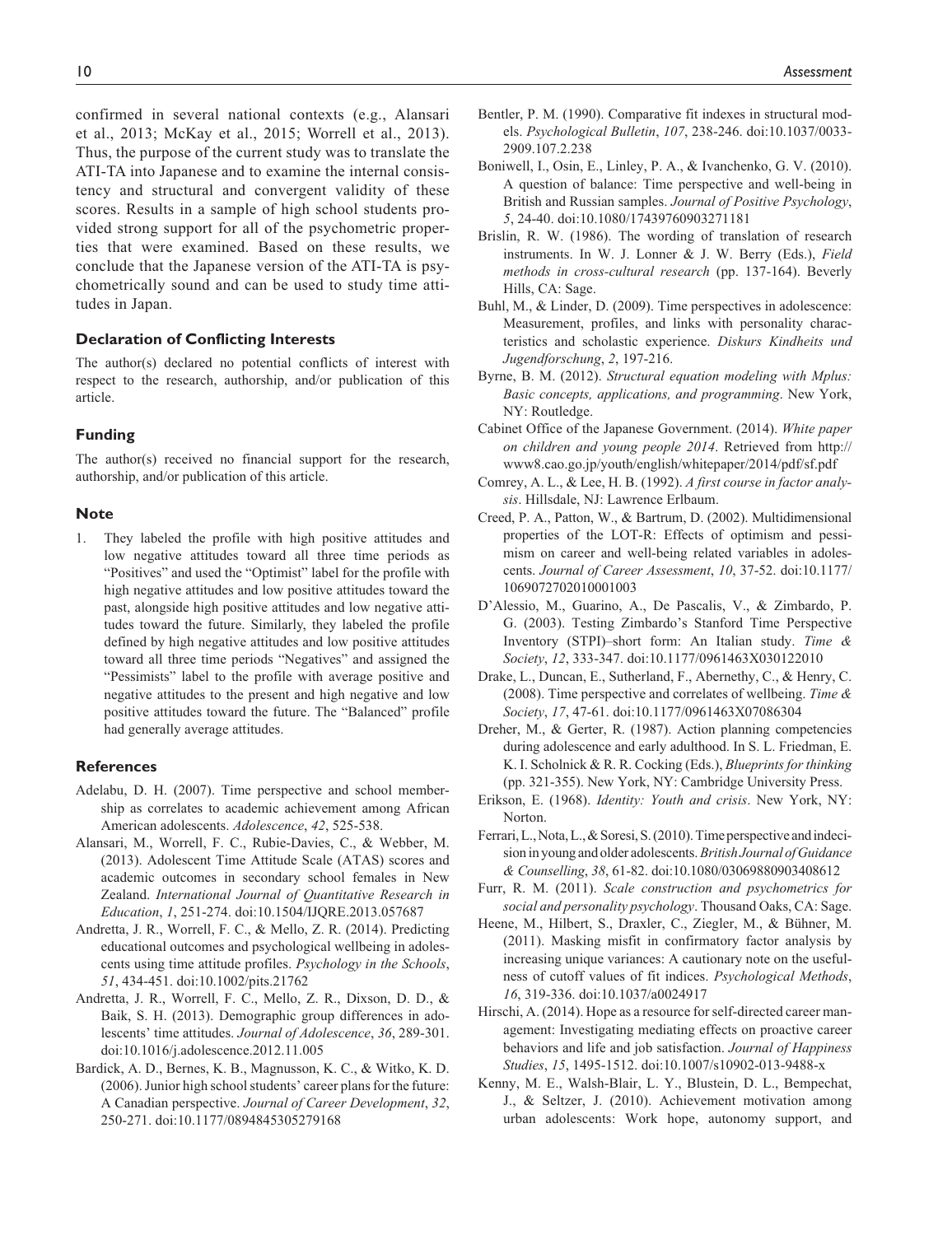achievement-related beliefs. *Journal of Vocational Behavior*, *77*, 205-212. doi:10.1016/j.jvb.2010.02.005

- Laghi, F., Baiocco, R., D'Alessio, M. D., & Gurrieri, G. (2009). Suicidal ideation and time perspective in high school students. *European Psychiatry*, *24*, 41-46. doi:10.1016/j. eurpsy.2008.08.006
- Laghi, F., Liga, F., Baumgartner, E., & Baiocco, E. (2012). Time perspective and psychosocial positive functioning among Italian adolescents who binge eat and drink. *Journal of Adolescence*, *35*, 1277-1284. doi:10.1016/j.adolescence.2012.04.014
- Lasane, T. P., & O'Donnell, D. A. (2005). Time orientation measurement: A conceptual approach. In A. Strathman & J. Joireman (Eds.), *Understanding behavior in the context of time: Theory, research, and application* (pp. 11-30). Mahwah, NJ: Erlbaum.
- Lewin, K. (1951). *Field theory in social science: Selected theoretical papers*. New York, NY: Harper.
- Marsh, H., Hau, K., & Wen, Z. (2004). In search of golden rules: Comment on hypothesis-testing approaches to setting cutoff values for fit indexes and dangers in overgeneralizing Hu and Bentler's (1999) findings. *Structural Equation Modeling*, *11*, 320-341. doi:10.1207/s15328007sem1103\_2
- McKay, M. T., Cole, J. C., Percy, A., Worrell, F. C., & Mello, Z. R. (2015). Reliability and factorial validity of Adolescent Time Inventory–Time Attitude (ATI-TA) scores in Scottish and Northern Irish adolescents. *Personality and Individual Differences*, *86*, 412-416. doi:10.1016/j.paid.2015.06.040
- McKay, M. T., Percy, A., Cole, J. C., Worrell, F. C., & Andretta, J. R. (2016). The relationship between time attitude profiles and self-efficacy, sensation seeking, and alcohol use: An exploratory study. *Personality and Individual Differences*, *97*, 203- 209. doi:10.1016/j.paid.2016.03.060
- Mello, Z. R., & Worrell, F. C. (2007). *The Adolescent Time Inventory–English*. Berkeley: University of California. Retrieved from [https://faculty.sfsu.edu/~zmello/content/ado](https://faculty.sfsu.edu/~zmello/content/adolescent-time-inventory)[lescent-time-inventory](https://faculty.sfsu.edu/~zmello/content/adolescent-time-inventory)
- Mello, Z. R., & Worrell, F. C. (2015). The past, the present, and the future: A conceptual model of time perspective in adolescence. In M. Stolarski, N. Fieulaine & W. van Beek (Eds.), *Time perspective theory: Review, research, and application. Essays in honor of Phillip G. Zimbardo* (pp. 115-129). Zug, Switzerland: Springer.
- Mello, Z. R., Zhang, J. W., Barber, S. J., Paoloni, V. C., Howell, R. T., & Worrell, F. C. (2016). Psychometric properties of time attitudes scores in young, middle, and older adult samples. *Personality and Individual Differences*, *101*, 57-61. doi:10.1016/j.paid.2016.05.037
- Milfont, T. L., Andrade, P. R., Belo, R. P., & Pessoa, V. S. (2008). Testing Zimbardo Time Perspective Inventory in a Brazilian sample. *Revista Interamericana de Psicologia*, *42*, 49-58.
- Molinari, L., Speltini, G., Passini, S., & Carelli, M. G. (2016). Time perspective in adolescents and young adults: Enjoying the present and trusting in a better future. *Time & Society*, *25*, 594-612. doi:10.1177/0961463X15587833
- Muthén, B. O., & Muthén, L. K. (1998-2012). *Mplus user's guide* (7th ed.). Los Angeles, CA: Author.
- Nagaoka, H., & Matsui, K. (1999). The relationship between self-efficacy on career decision and career maturity of

undergraduates. *Bulletin of the Japanese Society for Study of Career Guidance*, *19*, 10-17.

- Nurmi, J. E. (1991). How do adolescents see their future? A review of the development of future orientation and planning. *Developmental Review*, *11*, 1-59. doi:10.1016/0273- 2297(91)90002-6
- Nurmi, J. E. (2005). Thinking about and acting upon the future: Development of future orientation across the lifespan. In A. Strathman & J. Joireman (Eds.), *Understanding behavior in the context of time: Theory, research and application* (pp. 31- 58). Mahwah, NJ: Erlbaum.
- Nuttin, J. (1985). *Future time perspective and motivation: Theory and research method*. Leuven, Belgium: Leuven University Press/Erlbaum.
- Perry, J. L., McKay, M. T., Worrell, F. C., Zivkovic, U., Musil, B., & Mello, Z. R. (2015). Measuring time perspective in adolescents: Can you get the right answer by asking the wrong questions? *Personality and Individual Differences*, *78*, 53-57. doi:10.1016/j.paid.2015.01.015
- Perry, J. L., Nicholls, A. R., Clough, P. J., & Crust, L. (2015). Assessing model fit: Caveats and recommendations for confirmatory factor analysis and exploratory structural equation modeling. *Measurement in Physical Education and Exercise Science*, *19*, 12-21. doi:10.1080/1091367X.2014.952370
- Piaget, J. (1955). The development of time concepts in the child. In P. H. Hoch & J. Zubin (Eds.), *Psychopathology of childhood* (pp. 34-44). New York, NY: Grube & Stratton.
- Rogers, M. E., & Creed, P. A. (2011). A longitudinal examination of adolescent career planning and exploration using a social cognitive career theory framework. *Journal of Adolescence*, *34*, 163-172. doi:10.1016/j.adolescence.2009.12.010
- Rogers, M. E., Creed, P. A., & Glendon, A. I. (2008). The role of personality in adolescent career planning and exploration: A social cognitive perspective. *Journal of Vocational Behavior*, *73*, 132-142. doi:10.1016/j.jvb.2008.02.002
- Rosenberg, M. (1965). *Society and the adolescent self-image*. Princeton, NJ: Princeton University Press.
- Sakayanagi, T. (1986). Examination of reliability and validity of Career Maturity Attitude Scale (CMAS-4). *Bulletin of Aichi University of Education Educational Sciences*, *35*, 169-182.
- Sakayanagi, T. (1993). A longitudinal study of career maturity in senior high school students. *Bulletin of Aichi University of Education the Center for Curriculum Studies*, *17*, 127-135.
- Satorra, A., & Bentler, P. M. (1994). Corrections to test statistics and standard errors on covariance structure analysis. In A. von Eye & C. C. Clogg (Eds.), *Latent variables analysis* (pp. 399-419). Thousand Oaks, CA: Sage.
- Seginer, R. (2008). Future orientation in times of threat and challenge: How resilient adolescents construct their future. *International Journal of Behavioral Development*, *32*, 272- 282. doi:10.1177/0165025408090970
- Shimojima, Y., Sato, K., & Ochi, K. (2012). Factor structure of the Japanese version of the Zimbardo Time Perspective Inventory (ZTPI). *Japanese Journal of Personality*, *21*, 74- 83. doi:10.2132/personality.21.74
- Shipp, A. J., Edwards, J. R., & Schurer-Lambert, L. (2009). Conceptualization and measurement of temporal focus: The subjective experience of the past, present, and future.